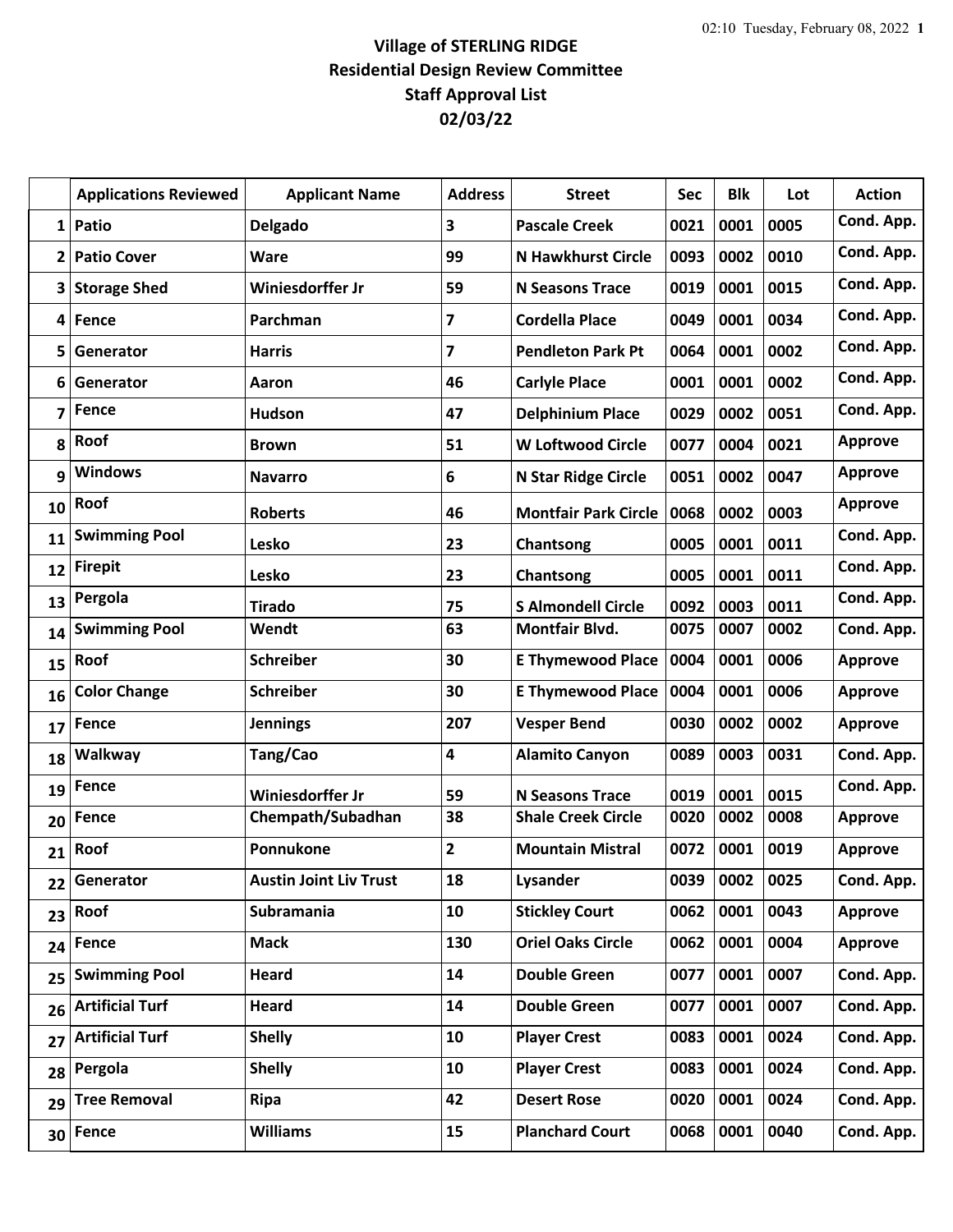## **Village of STERLING RIDGE Residential Design Review Committee Staff Approval List 02/03/22**

| 31 | <b>Fence</b>            | Ince                              | 90                      | N Archwyck Circle              | 0042 | 0001 | 0034 | Cond. App.     |
|----|-------------------------|-----------------------------------|-------------------------|--------------------------------|------|------|------|----------------|
| 32 | <b>Interior Remodel</b> | <b>Oancia</b>                     | 34                      | <b>Terrace Mill Circle</b>     | 0036 | 0001 | 0013 | Cond. App.     |
| 33 | <b>Tree Removal</b>     | <b>Trammel</b>                    | 75                      | <b>Bardsbrook</b>              | 0039 | 0002 | 0007 | Cond. App.     |
| 34 | <b>Driveway Border</b>  | <b>Vargas</b>                     | 91                      | <b>Player Manor</b>            | 0082 | 0002 | 0003 | <b>Approve</b> |
| 35 | <b>Swimming Pool</b>    | <b>Trammel</b>                    | 75                      | <b>Bardsbrook Circle</b>       | 0021 | 0001 | 0044 | Cond. App.     |
| 36 | <b>Swimming Pool</b>    | Lazo                              | 103                     | <b>Millsap Circle</b>          | 0067 | 0002 | 0002 | Cond. App.     |
| 37 | <b>Swimming Pool</b>    | <b>Kong</b>                       | 10                      | <b>Columbia Crest</b>          | 0003 | 0001 | 0080 | Cond. App.     |
| 38 | <b>Solar Panels</b>     | <b>Inhabit USA INC</b>            | $\overline{\mathbf{z}}$ | N Regan Mead                   | 0029 | 0002 | 0079 | Cond. App.     |
| 39 | Roof                    | <b>Collison</b>                   | $\overline{2}$          | <b>Player Oaks Place</b>       | 0072 | 0001 | 0031 | <b>Approve</b> |
| 40 | Roof                    | <b>Uthe</b>                       | 22                      | <b>Midday Sun Place</b>        | 0016 | 0001 | 0036 | <b>Approve</b> |
| 41 | <b>Swimming Pool</b>    | <b>Dietz</b>                      | 27                      | <b>Ashworth Court</b>          | 0012 | 0001 | 0014 | Cond. App.     |
| 42 | <b>Swimming Pool</b>    | Cronin                            | 23                      | <b>Majolica Place</b>          | 0049 | 0002 | 0002 | Cond. App.     |
| 43 | <b>Patio Cover</b>      | Cronin                            | 23                      | <b>Majolica Place</b>          | 0049 | 0002 | 0002 | Cond. App.     |
| 44 | <b>Patio Cover</b>      | Cronin                            | 23                      | <b>Majolica Place</b>          | 0049 | 0002 | 0002 | Cond. App.     |
| 45 | Generator               | Kirkendall                        | 72                      | <b>Artist Grove Place</b>      | 0021 | 0001 | 0022 | Cond. App.     |
| 46 | Generator               | Fedko                             | 43                      | <b>Delphinium Place</b>        | 0029 | 0002 | 0052 | Cond. App.     |
| 47 | Generator               | <b>Badger</b>                     | $\overline{2}$          | <b>East Thymewood PL</b>       | 0004 | 0001 | 0013 | Cond. App.     |
| 48 | Generator               | <b>Matt</b>                       | 15                      | <b>Seasons Trace</b>           | 0019 | 0001 | 0004 | Cond. App.     |
| 49 | Generator               | Rahman                            | 35                      | <b>Gauntlet Drive</b>          | 0080 | 0004 | 0008 | Cond. App.     |
| 50 | Generator               | <b>Riis</b>                       | 50                      | N Veilwood Circle              | 0065 | 0001 | 0013 | Cond. App.     |
| 51 | Roof                    | Oni                               | 63                      | <b>Nocturne Woods Pl</b>       | 0044 | 0001 | 0016 | <b>Approve</b> |
| 52 | Roof                    | <b>Lee</b>                        | 63                      | <b>Hearthshire Circle</b>      | 0099 | 0002 | 0012 | <b>Approve</b> |
|    | 53 Roof                 | Custer                            | 34                      | <b>E Artist Grove Cir</b>      | 0021 | 0001 | 0068 | <b>Approve</b> |
| 54 | Fence                   | <b>Blackman</b>                   | 55                      | <b>Columbia Crest</b><br>Court | 0001 | 0001 | 0046 | <b>Approve</b> |
| 55 | Fence                   | Currea                            | 55                      | Panterra Way                   | 0074 | 0003 | 0018 | <b>Approve</b> |
| 56 | Fence                   | <b>Rieser Family Living Trust</b> | $\overline{2}$          | <b>Garden Lodge</b>            | 0051 | 0003 | 0038 | <b>Approve</b> |
| 57 | <b>Color Change</b>     | Latino                            | 118                     | <b>Queenscliff Circle</b>      | 0013 | 0001 | 0029 | <b>Approve</b> |
| 58 | Generator               | Ziegenbein                        | 10                      | <b>Club Ridge Court</b>        | 0080 | 0001 | 0002 | Cond. App.     |
| 59 | <b>Patio Cover</b>      | Webster                           | 46                      | <b>Marquise Oaks Pl</b>        | 0045 | 0001 | 0017 | Cond. App.     |
| 60 | <b>Summer Kitchen</b>   | Webster                           | 46                      | <b>Marquise Oaks Pl</b>        | 0045 | 0001 | 0017 | Cond. App.     |
| 61 | <b>Paving</b>           | Webster                           | 46                      | <b>Marquise Oaks Pl</b>        | 0045 | 0001 | 0017 | <b>Approve</b> |